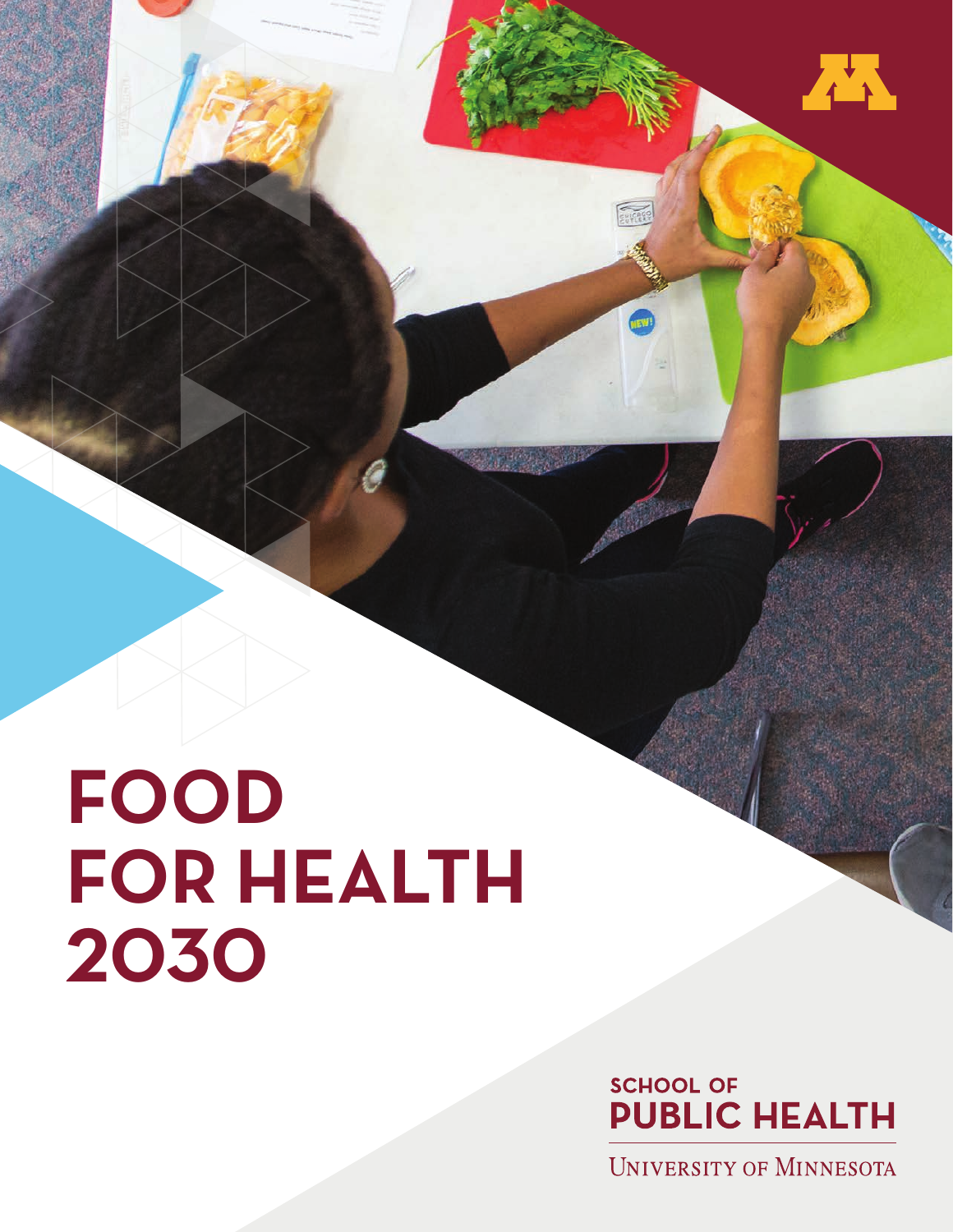**The Division of Epidemiology and Community Health at the U of M School of Public Health**

is one of the nation's top authorities in nutrition and healthy weight research and education. Our faculty, staff, and students improve the health of individuals and communities in Minnesota and around the world.

The mission of the division is to improve population health and reduce health disparities through state-of-the-art teaching, translation of research into practice, and training the next generation of public health professionals.

# **QUESTIONS WE SEEK TO ANSWER**

- What are people eating and why?
- How are eating patterns and dietary intake associated with health outcomes of major public health concern?
- What can be done to help people eat healthier diets?

# **GLOBAL DIET & NUTRITION CHALLENGES**

#### IN MINNESOTA:

- **30 percent** of the population lacks easy access to healthy food
- **28 percent** of youth and adults are overweight or have obesity

#### IN THE U.S.:

**30 million** people suffer from an eating disorder at some time in their lives

#### ACROSS THE GLOBE:

- **41 million** children under the age of 5 are overweight or have obesity
- **44 percent** of countries experience very serious levels of both hunger and obesity

# **We are determined to change this picture.**

# ENDING FOOD DISPARITIES IN **MINNEAPOLIS**

In Minnesota, 30 percent of the state's population — more than 1.6 million people lack easy access to healthy food.

When the City of Minneapolis decided to tackle this disparity, it used the evidence-based research of SPH Professor Melissa Laska to design and pass the innovative Staple Foods Ordinance. As a result, Minneapolis became the first city in the nation to make selling high-quality, nutritious food and fresh produce a requirement for a licensed food retailer: a defintion that encompasses venues like corner stores, gas stations, and pharmacies, often the only access to food for people in low-income neighborhoods.

Pictured: Melissa Laska (left), K's Grocery and Deli owner, Osman Camara (center), and SPH student, Kirsten Arm (right).

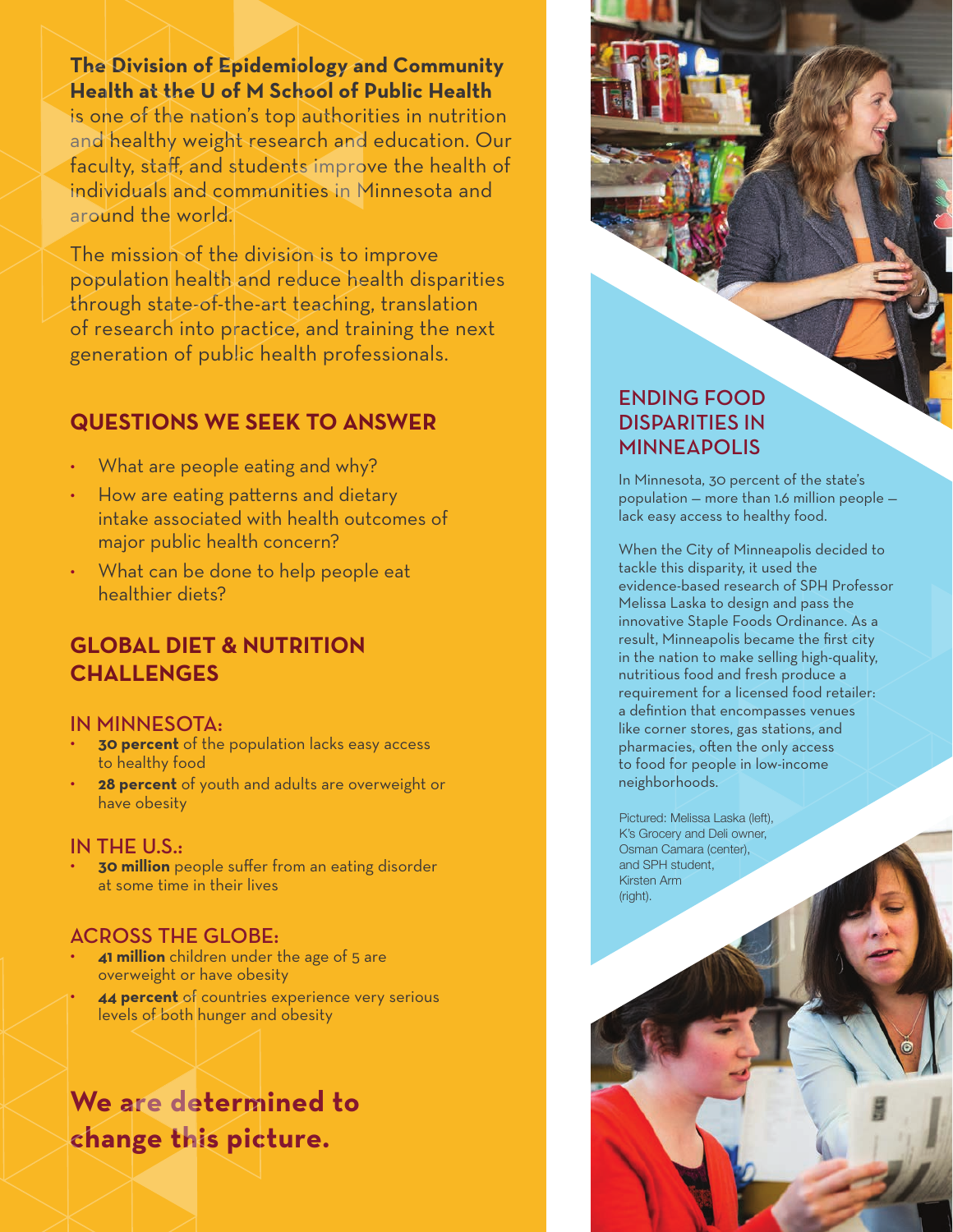#### PREPARING THE NEXT GENERATION OF NUTRITION PROFESSIONALS

**ESH PRO** 

Our Public Health Nutrition MPH program — one of the top in the nation — is designed for students who are committed to health promotion and disease prevention through healthy eating. The curriculum strongly emphasizes food access, nutrition policy, community nutrition interventions/programs, health disparities research and evaluation methods, nutrition assessment, and healthy eating throughout the life course.

The program is located in the SPH Division of Epidemiology and Community Health, a division that uniquely houses epidemiology, public health nutrition, maternal and child health, and community health. This interdisciplinary structure provides students with access to courses and faculty across disciplines. Students also have the opportunity to specialize their training to individual interests and career goals.

**Better nutrition. Better health. Stronger communities.**

# **WE COVER FOOD AND NUTRITION IN A MORE COMPREHENSIVE WAY THAN ANYWHERE ELSE IN THE COUNTRY**

#### **Our priorities**

- Understand the connection between diet and health
- Improve access to nutritious food
- Increase healthy food consumption and behaviors
- **Educate future leaders in food and nutrition**

#### **Proven impact of our research**

- **Provided evidence to reshape the Supplemental Nutrition Assistance Program (SNAP**) food purchasing to address overweight and obesity
- **•**  Determined that the **Mediterranean Diet** (#1 ranked nutritional regime in the U.S.) lowers heart disease
- **•**  The **Staple Foods Ordinance** made Minneapolis the first city in the nation to make selling and displaying fresh, high-quality produce a requirement for licensed food retailers
- **Identified key factors that influence weight-related** problems during the transition from adolescence to adulthood in **Project EAT**
- The importance of addressing nutrition from multi-level perspectives within the **Healthy Weight Research Center**
- Building evidence on environmental policy strategies that have the greatest potential to improve healthy eating and weight patterns among children through **Healthy Eating Research**
- Improvements in workers' health using administrative and environmental tactics such as use of sit-stand workstations in the **STAND&MOVE** study